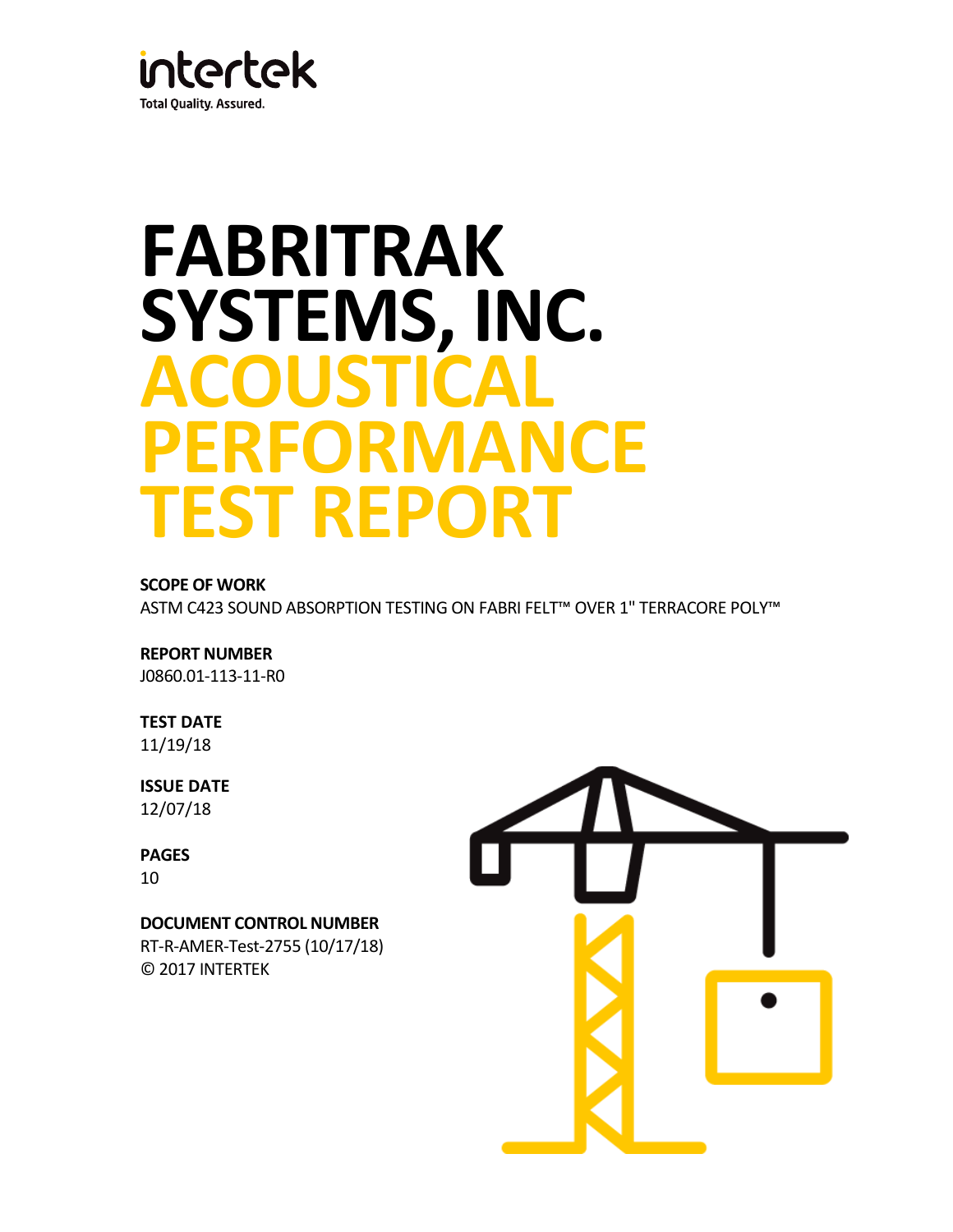

130 Derry Court York, Pennsylvania 17406

Telephone: 717-764-7700 Facsimile: 717-764-4129 [www.intertek.com/building](http://www.intertek.com/building)

#### **TEST REPORT FOR FABRITRAK SYSTEMS, INC.**

Report No.: J0860.01-113-11-R0 Date: 12/07/18

## **REPORT ISSUED TO**

**FABRITRAK SYSTEMS, INC.** 111 West Park Drive Mt. Laurel, New Jersey 08054

#### **SECTION 1**

**SCOPE**

Intertek Building & Construction (B&C) was contracted by FabriTrak Systems, Inc. to perform a sound absorption test. Results obtained are tested values and were secured by using the designated test method(s). The complete test data is included herein. The client provided the test specimen. All measurements were conducted in the HT test chambers at Intertek B&C located in York, Pennsylvania.

This report does not constitute certification of this product nor an opinion or endorsement by this laboratory. Intertek B&C will service this report for the entire test record retention period. The test record retention period ends four years after the test date. Test records, such as detailed drawings, datasheets, representative samples of test specimens, or other pertinent project documentation, will be retained for the entire test record retention period.



This report is for the exclusive use of Intertek's Client and is provided pursuant to the agreement between Intertek and its Client. Intertek's responsibility and liability are limited to the terms and conditions of the agreement. Intertek assumes no liability to any party, other than to the Client in accordance with the agreement, for any loss, expense or damage occasioned by the use of this report. Only the Client is authorized to permit copying or distribution of this report and then only in its entirety. Any use of the Intertek name or one of its marks for the sale or advertisement of the tested material, product or service must first be approved in writing by Intertek. The observations and test results in this report are relevant only to the sample(s) tested. This report by itself does not imply that the material, product, or service is or has ever been under an Intertek certification program.



**ACCREDITED** Testing<br>Laboratory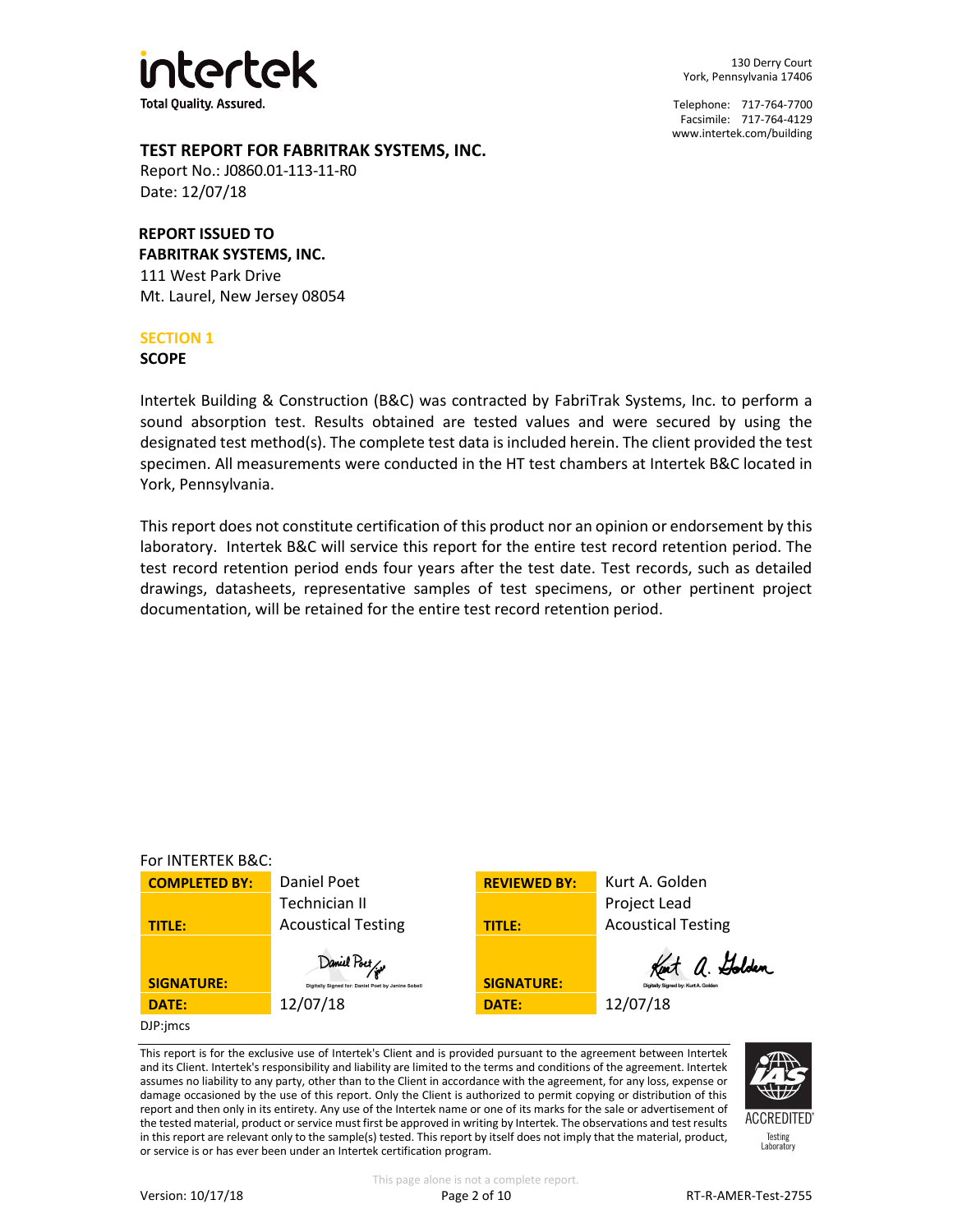

#### **TEST REPORT FOR FABRITRAK SYSTEMS, INC.**

Report No.: J0860.01-113-11-R0 Date: 12/07/18

#### **SECTION 2**

#### **SUMMARY OF TEST RESULTS**

| <b>SERIES/MODEL</b>  |      | Fabri Felt <sup>™</sup> fabric over 1" Terra Core Poly™ Infill |                                                               |             |      |      |            |      |
|----------------------|------|----------------------------------------------------------------|---------------------------------------------------------------|-------------|------|------|------------|------|
| <b>SAMPLE TYPE</b>   |      | Absorption panel                                               |                                                               |             |      |      |            |      |
| <b>MOUNTING TYPE</b> |      | A                                                              |                                                               |             |      |      |            |      |
| <b>DATA FILE</b>     |      |                                                                | <b>1/3 OCTAVE SOUND ABSORPTION COEFFICIENTS</b><br><b>NRC</b> |             |      |      | <b>SAA</b> |      |
| NO.                  | 125  | 250                                                            | 500                                                           | <b>1000</b> | 2000 | 4000 |            |      |
| J0860.01A            | 0.09 | 0.32                                                           | 0.68                                                          | 0.93        | 1.01 | 1.02 | 0.75       | 0.74 |

#### **SECTION 3**

#### **TEST METHODS**

The specimens were evaluated in accordance with the following:

**ASTM C423-17**, *Standard Test Method for Sound Absorption and Sound Absorption Coefficients by the Reverberation Room Method*

**ASTM E795-16**, *Standard Practices for Mounting Test Specimens During Sound Absorption Tests*

#### **SECTION 4**

#### **SPECIMEN MOUNTING**

For the Type A mounting, the test specimen was placed directly against the floor of the reverberation room with the absorptive side facing the sound field. The perimeter of the specimen was sealed to the floor with aluminum angle and duct tape.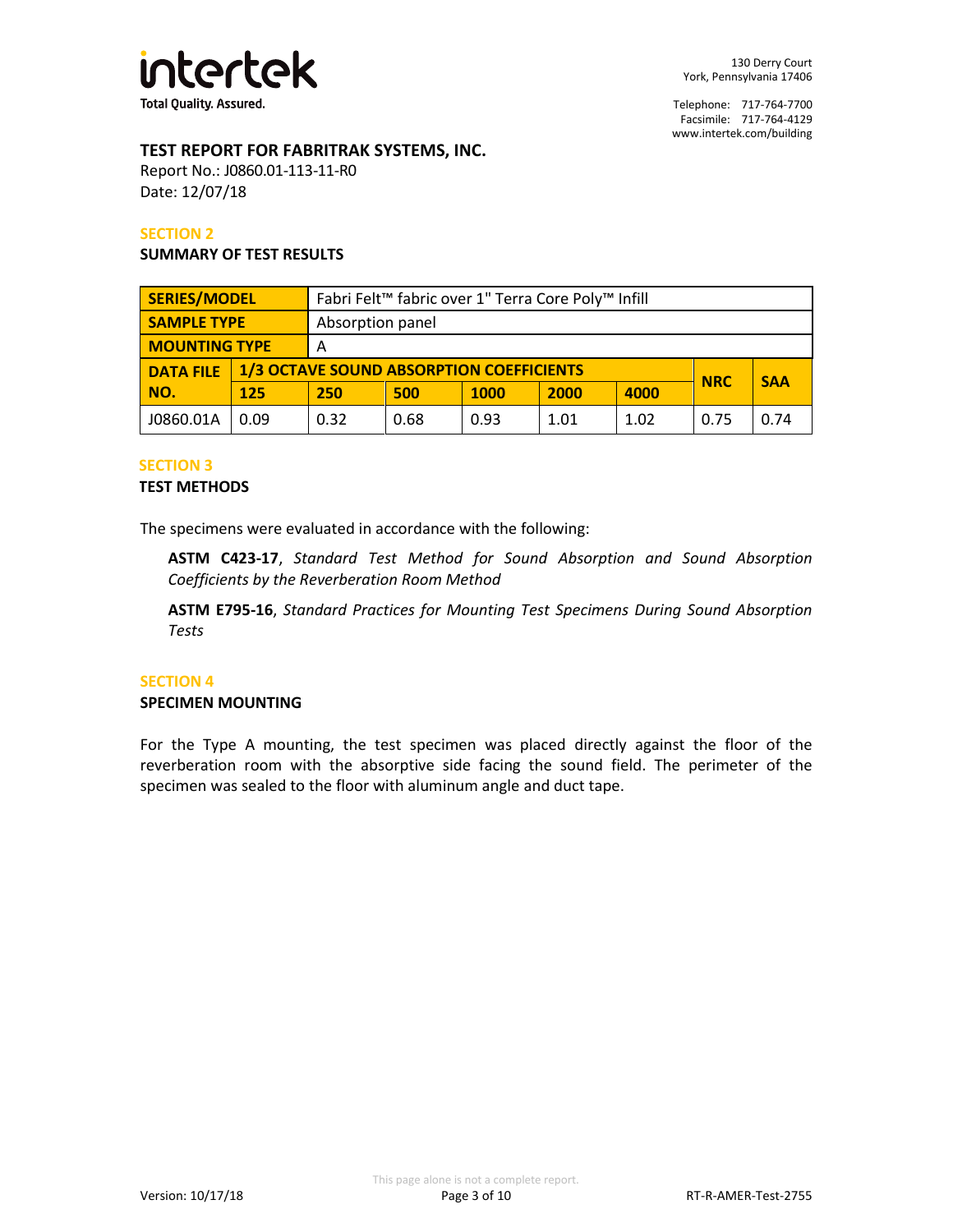

# **TEST REPORT FOR FABRITRAK SYSTEMS, INC.**

Report No.: J0860.01-113-11-R0 Date: 12/07/18

#### **SECTION 5**

#### **EQUIPMENT**

The equipment listed below meets the requirements of the test methods stated in Section 3 of this report.

| <b>INSTRUMENT</b>                          | <b>MANUFACTURER</b>     | <b>MODEL</b> | <b>DESCRIPTION</b>                      | <b>ASSET#</b> | <b>DATE OF</b><br><b>CALIBRATION</b> |
|--------------------------------------------|-------------------------|--------------|-----------------------------------------|---------------|--------------------------------------|
| Data Acquisition Card National Instruments |                         | PXI-4462     | Data Acquisition Card                   | 65125         | 05/18                                |
| Data Acquisition Card National Instruments |                         | PXI-4462     | Data Acquisition Card                   | 65126         | 05/18                                |
| Data Acquisition Card National Instruments |                         | PXI-4462     | Data Acquisition Card                   | 63763-3       | 04/18                                |
| Microphone<br>Calibrator                   | Norsonic                | 1251         | <b>Acoustical Calibrator</b>            | Y002919       | 04/18                                |
| Receive Room<br>Microphone                 | <b>PCB Piezotronics</b> | 378B20       | Microphone and Preamplifier             | 64907         | 12/17                                |
| Receive Room<br>Microphone                 | <b>PCB Piezotronics</b> | 378B20       | Microphone and Preamplifier             | 64908         | 12/17                                |
| Receive Room<br>Microphone                 | <b>PCB Piezotronics</b> | 378B20       | Microphone and Preamplifier             | 64909         | 12/17                                |
| Receive Room<br>Microphone                 | <b>PCB Piezotronics</b> | 378B20       | Microphone and Preamplifier             | 64910         | 12/17                                |
| Receive Room<br>Microphone                 | <b>PCB Piezotronics</b> | 378B20       | Microphone and Preamplifier             | 64911         | 01/18                                |
| Receive Room<br>Environmental<br>Indicator | Comet                   | T7510        | Temperature and Humidity<br>Transmitter | 64915         | 03/18                                |

#### **Test Chamber:**

|                     | <b>VOLUME</b>     | <b>DESCRIPTION</b>                                                            |
|---------------------|-------------------|-------------------------------------------------------------------------------|
| <b>RECEIVE ROOM</b> | $234 \text{ m}^3$ | Rotating vane and stationary diffusers<br>Temperature and humidity controlled |
|                     |                   | Isolation pads under the floor                                                |

*N/A-Not Applicable*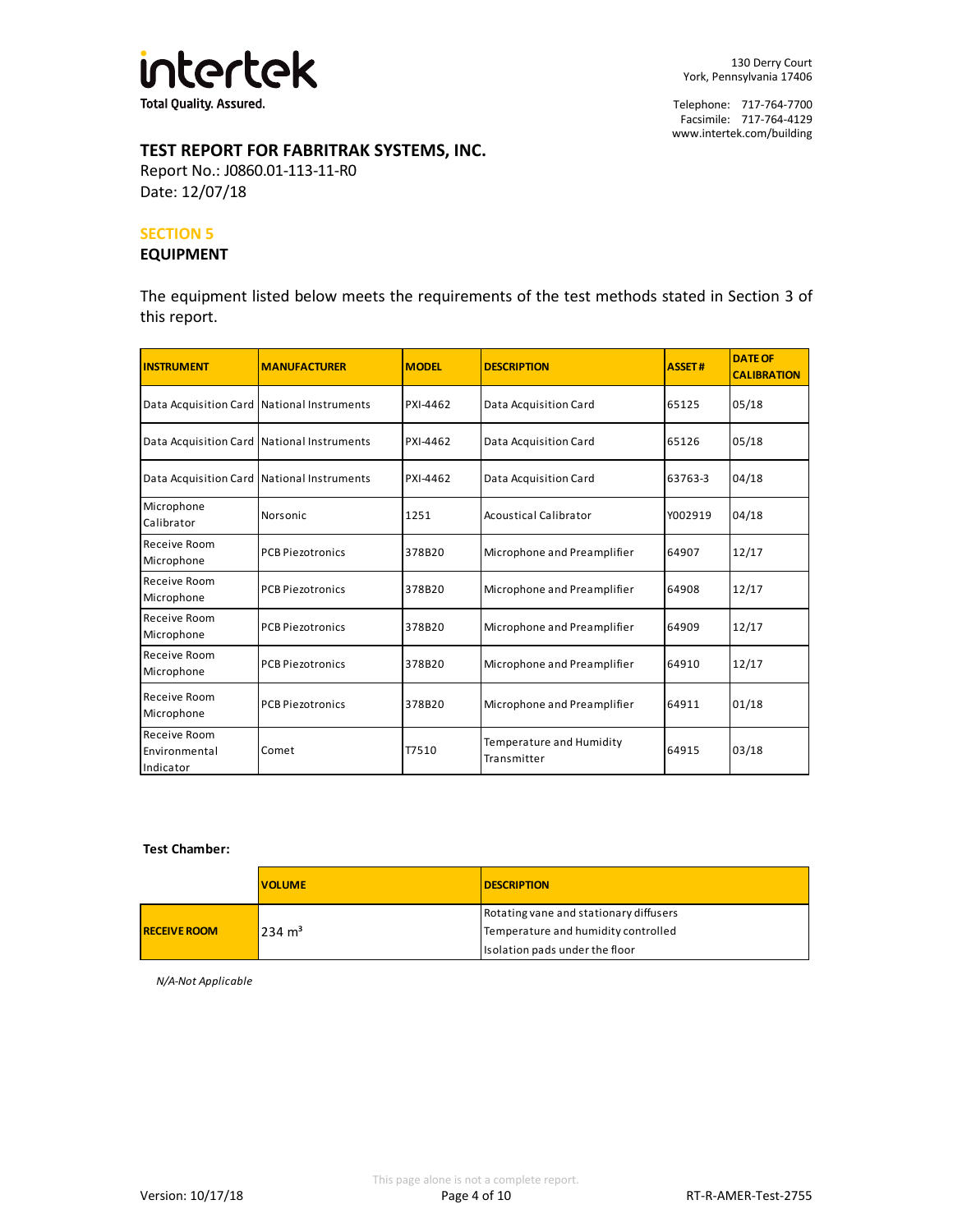

## **TEST REPORT FOR FABRITRAK SYSTEMS, INC.**

Report No.: J0860.01-113-11-R0 Date: 12/07/18

#### **SECTION 6**

#### **LIST OF OFFICIAL OBSERVERS**

| <b>NAME</b>    | <b>COMPANY</b> |
|----------------|----------------|
| Daniel Poet    | Intertek B&C   |
| Brian Deickman | Intertek B&C   |

#### **SECTION 7**

#### **TEST PROCEDURE**

The sensitivity of the microphones was checked before measurements were conducted. Empty room sound absorption measurements were conducted before the specimen was installed. Full room sound absorption measurements were conducted after the specimen was installed.

For the empty and full room measurements, ten decay measurements were conducted at each of the five microphone positions. Data was obtained at 1/3 octave band frequencies ranging from 80 to 5000 hertz. The air temperature and relative humidity conditions were monitored and recorded during the measurements.

Intertek B&C will store samples of test specimens for four years.

#### **SECTION 8**

#### **TEST CALCULATIONS**

The Sound Absorption Coefficient is the full room absorption minus the empty room absorption divided by the area of the sample in  $m^2$ . The Sound Absorption Coefficient is dimensionless.

The Noise Reduction Coefficient (NRC) rating is the arithmetic average of the sound absorption coefficients at 250, 500, 1000 and 2000 hertz. The average is rounded to the nearest multiple of 0.05.

The Sound Absorption Average (SAA) rating is the arithmetic average of the sound absorption coefficients at the frequencies ranging from 200 to 2500 hertz. The average is rounded to the nearest multiple of 0.01.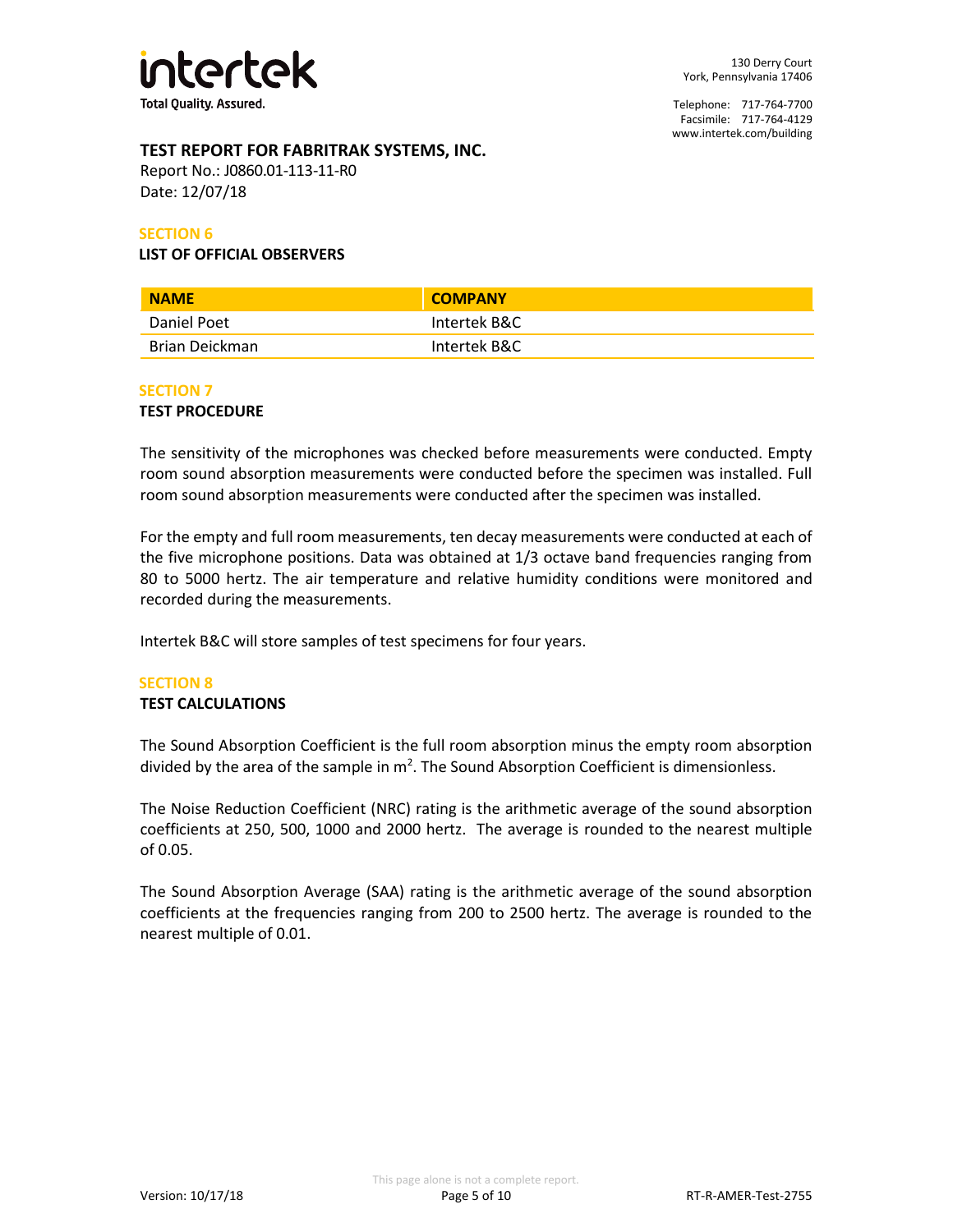

#### **TEST REPORT FOR FABRITRAK SYSTEMS, INC.**

Report No.: J0860.01-113-11-R0 Date: 12/07/18

#### **SECTION 9**

#### **TEST SPECIMEN DESCRIPTION**

| SERIES/MODEL         | Fabri Felt™ fabric over 1" Terra Core Poly™ Infill |  |  |
|----------------------|----------------------------------------------------|--|--|
| <b>SAMPLE TYPE</b>   | Absorption panel                                   |  |  |
| <b>MOUNTING TYPE</b> | A                                                  |  |  |

Eight, 0.61 m by 1.22 m (24" by 48"), panels were arranged to produce the 2.44 m by 2.44 m (96" by 96") test specimen. The total weight of the specimen was 12.19 kg (26.88 lbs). The measured density of the Terra Core Poly infill was 69.52 kg/m<sup>3</sup> (4.34 lbs/ft<sup>3</sup>).

Photographs are included in Section 11.

The client did not supply a report drawing of the test specimen.

| <b>DESCRIPTION</b>        | <b>THICKNESS</b> | <b>WEIGHT</b>                                       |
|---------------------------|------------------|-----------------------------------------------------|
| Fabri Felt™               | $1.57$ mm        | 0.42 kg/m <sup>2</sup>                              |
|                           | 0.062"           | $0.085$ lbs/ft <sup>2</sup>                         |
|                           | 23.55 mm         | 1.64 kg/m <sup>2</sup><br>0.335 lbs/ft <sup>2</sup> |
| 1" TerraCore Poly™ infill | 0.927"           |                                                     |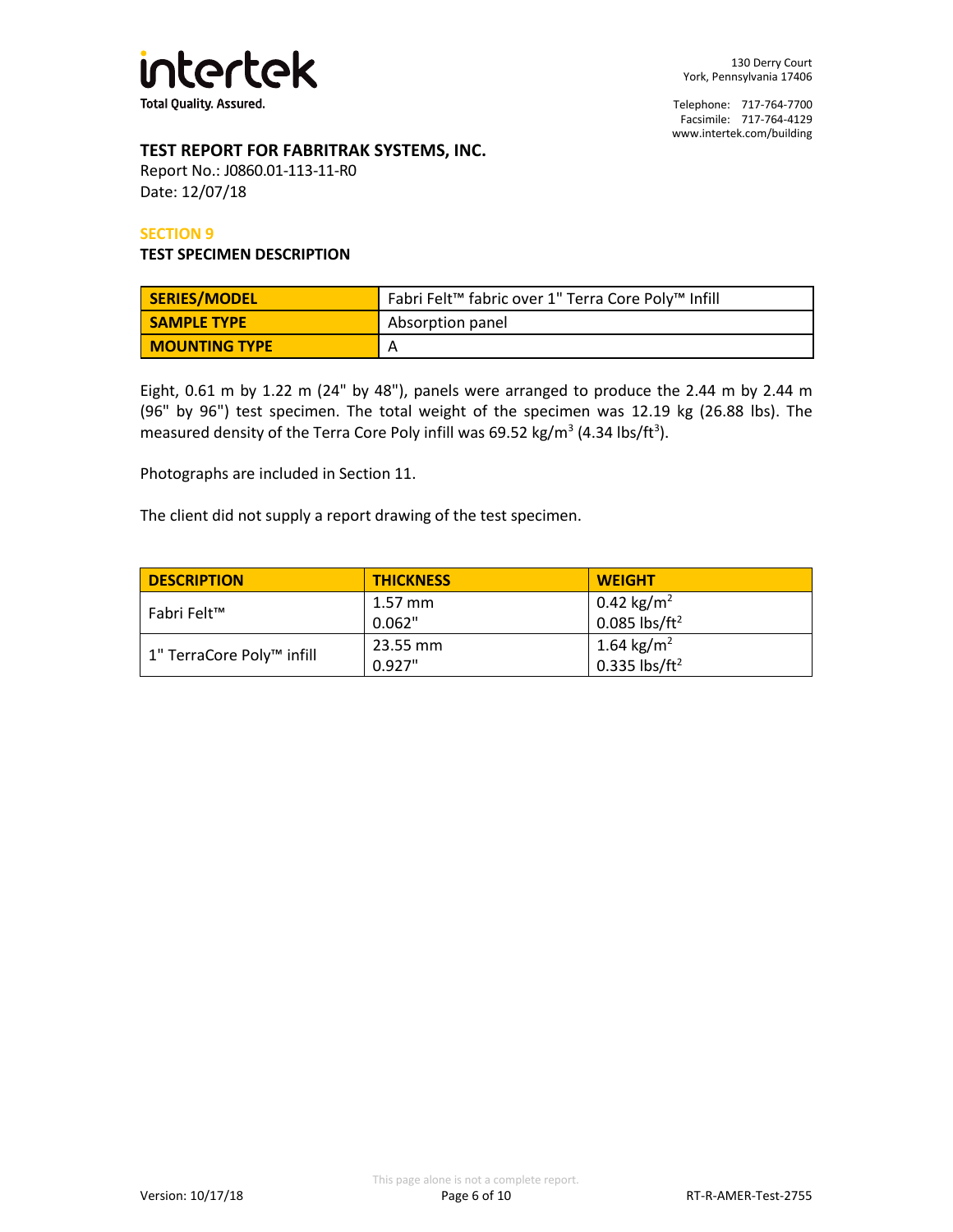

# **TEST REPORT FOR FABRITRAK SYSTEMS, INC.**

Report No.: J0860.01-113-11-R0 Date: 12/07/18

#### **SECTION 10**

**TEST RESULTS**

#### **J0860.01A DATA**

| <b>SPECIMEN AREA</b>   | $15.95 \text{ m}^2$ |
|------------------------|---------------------|
| <b>MOUNTING TYPE A</b> |                     |

|                | <b>EMPTY</b> | <b>FULL</b> |
|----------------|--------------|-------------|
| <b>TEMP °C</b> | 22.5         | 21.5        |
| <b>RH %</b>    | 51           | 51          |
| $B.P.$ (mb)    | 984          | 986         |

| <b>FREQ</b> |                   | <b>EMPTY ROOM UNCERTAINTY FULL ROOM</b> |                   | <b>UNCERTAINTY ABSORPTION</b> |                    | <b>RELATIVE</b>    |
|-------------|-------------------|-----------------------------------------|-------------------|-------------------------------|--------------------|--------------------|
|             | <b>ABSORPTION</b> |                                         | <b>ABSORPTION</b> |                               | <b>COEFFICIENT</b> | <b>UNCERTAINTY</b> |
| (Hz)        | (m <sup>2</sup> ) |                                         | (m <sup>2</sup> ) |                               |                    |                    |
| 80          | 5.58              | 0.363                                   | 5.73              | 0.527                         | 0.03               | 0.108              |
| 100         | 5.70              | 0.493                                   | 5.62              | 0.409                         | 0.00               | 0.108              |
| 125         | 5.97              | 0.333                                   | 6.48              | 0.298                         | 0.09               | 0.075              |
| 160         | 4.89              | 0.201                                   | 5.85              | 0.222                         | 0.16               | 0.050              |
| 200         | 4.66              | 0.173                                   | 5.98              | 0.150                         | 0.22               | 0.038              |
| 250         | 5.15              | 0.088                                   | 7.06              | 0.077                         | 0.32               | 0.020              |
| 315         | 5.24              | 0.103                                   | 7.91              | 0.037                         | 0.45               | 0.018              |
| 400         | 5.38              | 0.059                                   | 8.81              | 0.042                         | 0.58               | 0.012              |
| 500         | 5.53              | 0.035                                   | 9.56              | 0.207                         | 0.68               | 0.035              |
| 630         | 5.11              | 0.030                                   | 9.85              | 0.013                         | 0.80               | 0.006              |
| 800         | 5.15              | 0.035                                   | 10.34             | 0.026                         | 0.87               | 0.007              |
| 1000        | 5.18              | 0.054                                   | 10.69             | 0.016                         | 0.93               | 0.009              |
| 1250        | 5.49              | 0.028                                   | 11.28             | 0.021                         | 0.97               | 0.006              |
| 1600        | 5.50              | 0.009                                   | 11.54             | 0.012                         | 1.02               | 0.003              |
| 2000        | 5.44              | 0.011                                   | 11.42             | 0.048                         | 1.01               | 0.008              |
| 2500        | 5.75              | 0.006                                   | 12.20             | 0.103                         | 1.08               | 0.017              |
| 3150        | 6.13              | 0.005                                   | 12.32             | 0.009                         | 1.04               | 0.002              |
| 4000        | 6.63              | 0.008                                   | 12.72             | 0.007                         | 1.02               | 0.002              |
| 5000        | 7.25              | 0.007                                   | 13.14             | 0.002                         | 0.99               | 0.001              |

| <b>INRC RATING</b> |      | (Noise Reduction Coefficient) |
|--------------------|------|-------------------------------|
| ISAA RATING        | 0.74 | (Sound Absorption Average)    |

*Notes: 1) The NRC rating is the arithmetic average of the sound absorption coefficients at 250, 500, 1000, and 2000 hertz. The average is rounded to the nearest multiple of 0.05.*

*2) The SAA rating is the arithmetic average of the sound absorption coefficients at the frequencies ranging from 200 to 2500 hertz. The average is rounded to the nearest multiple of 0.01.*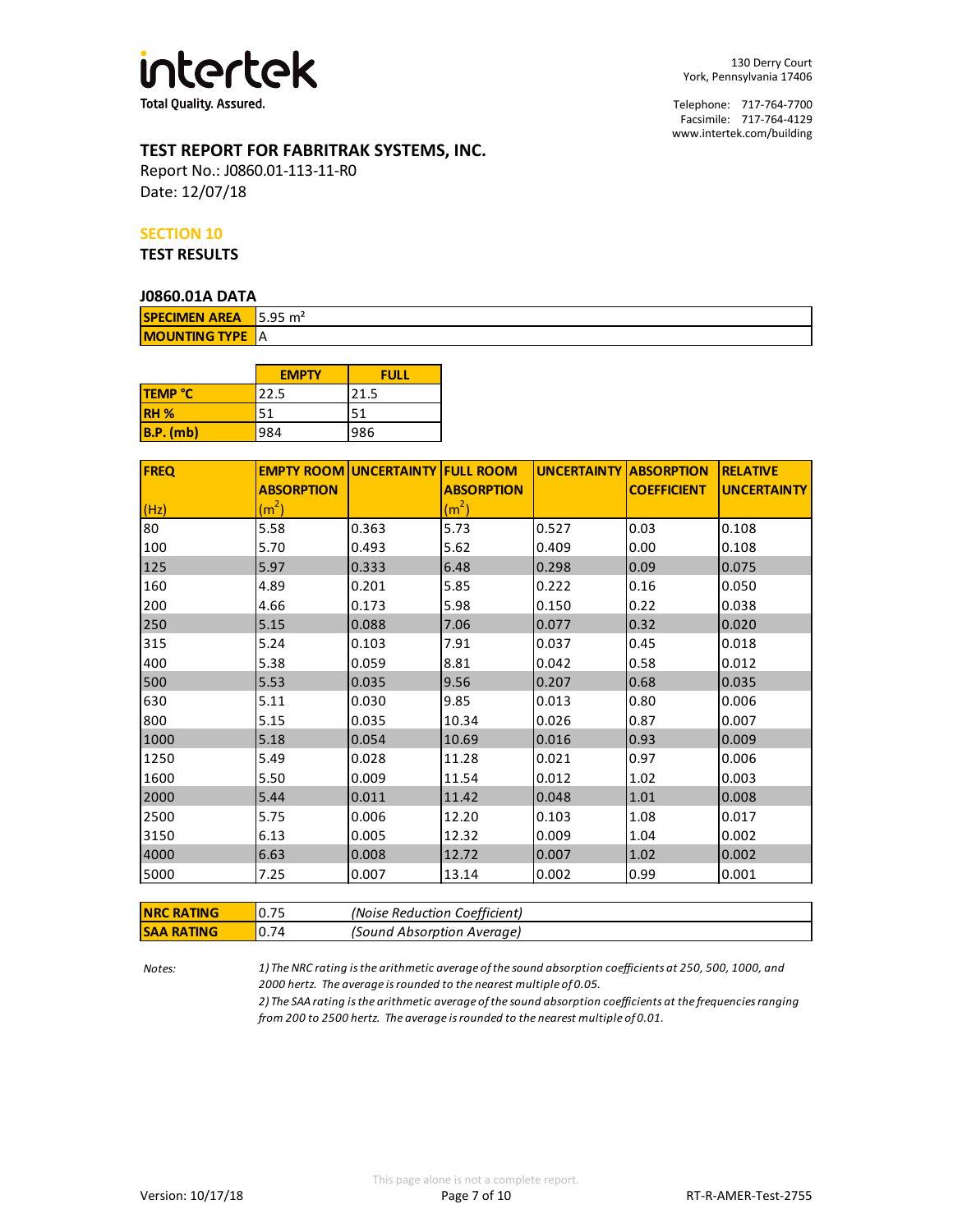

#### **TEST REPORT FOR FABRITRAK SYSTEMS, INC.**

Report No.: J0860.01-113-11-R0 Date: 12/07/18

#### **J0860.01A GRAPH**

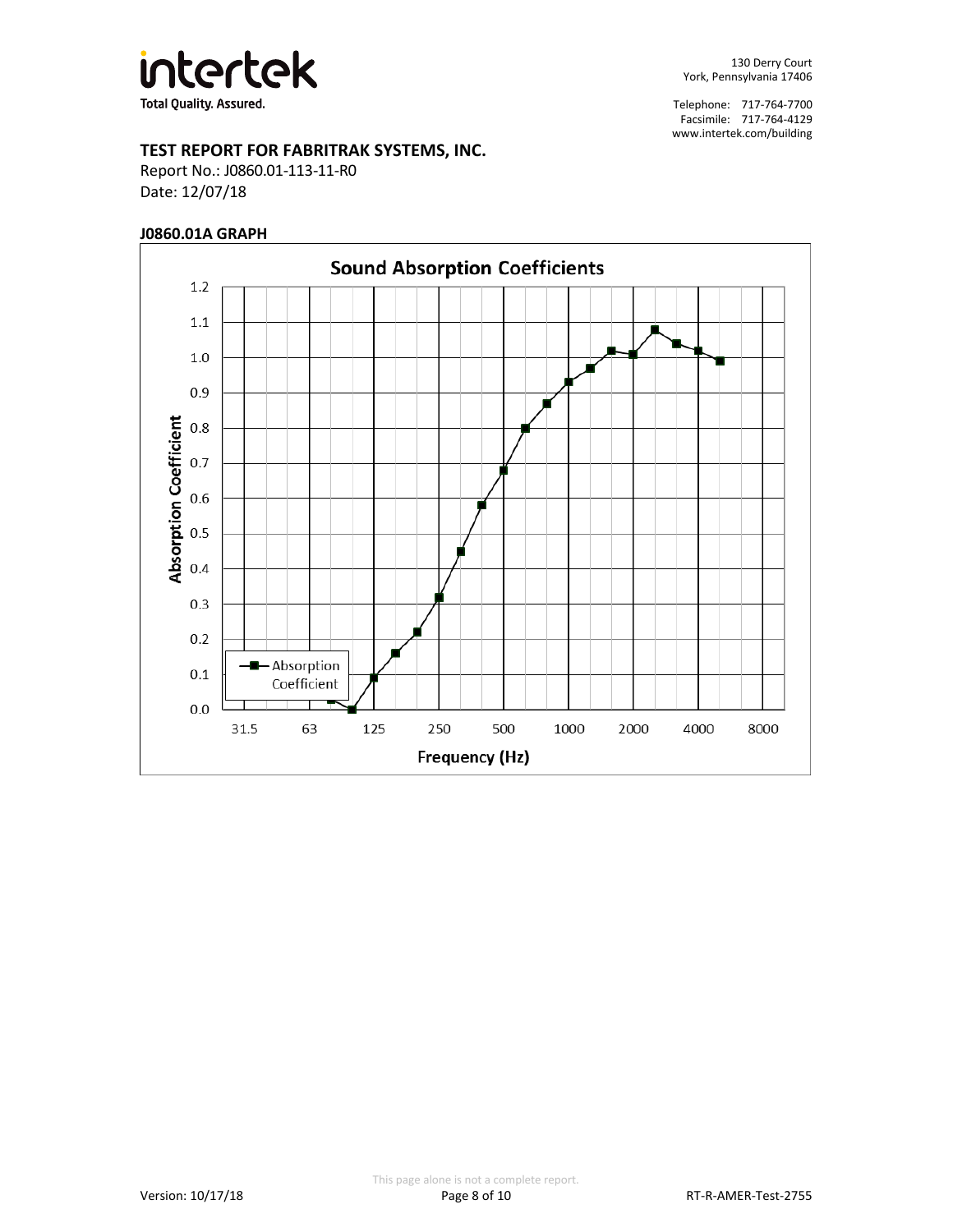

130 Derry Court York, Pennsylvania 17406

Telephone: 717-764-7700 Facsimile: 717-764-4129 [www.intertek.com/building](http://www.intertek.com/building)

# **TEST REPORT FOR FABRITRAK SYSTEMS, INC.**

Report No.: J0860.01-113-11-R0 Date: 12/07/18

# **SECTION 11**

**PHOTOGRAPHS**



**Photo No. 1 Installed View of Specimen**



**Photo No. 2 Cross Section View of Specimen**